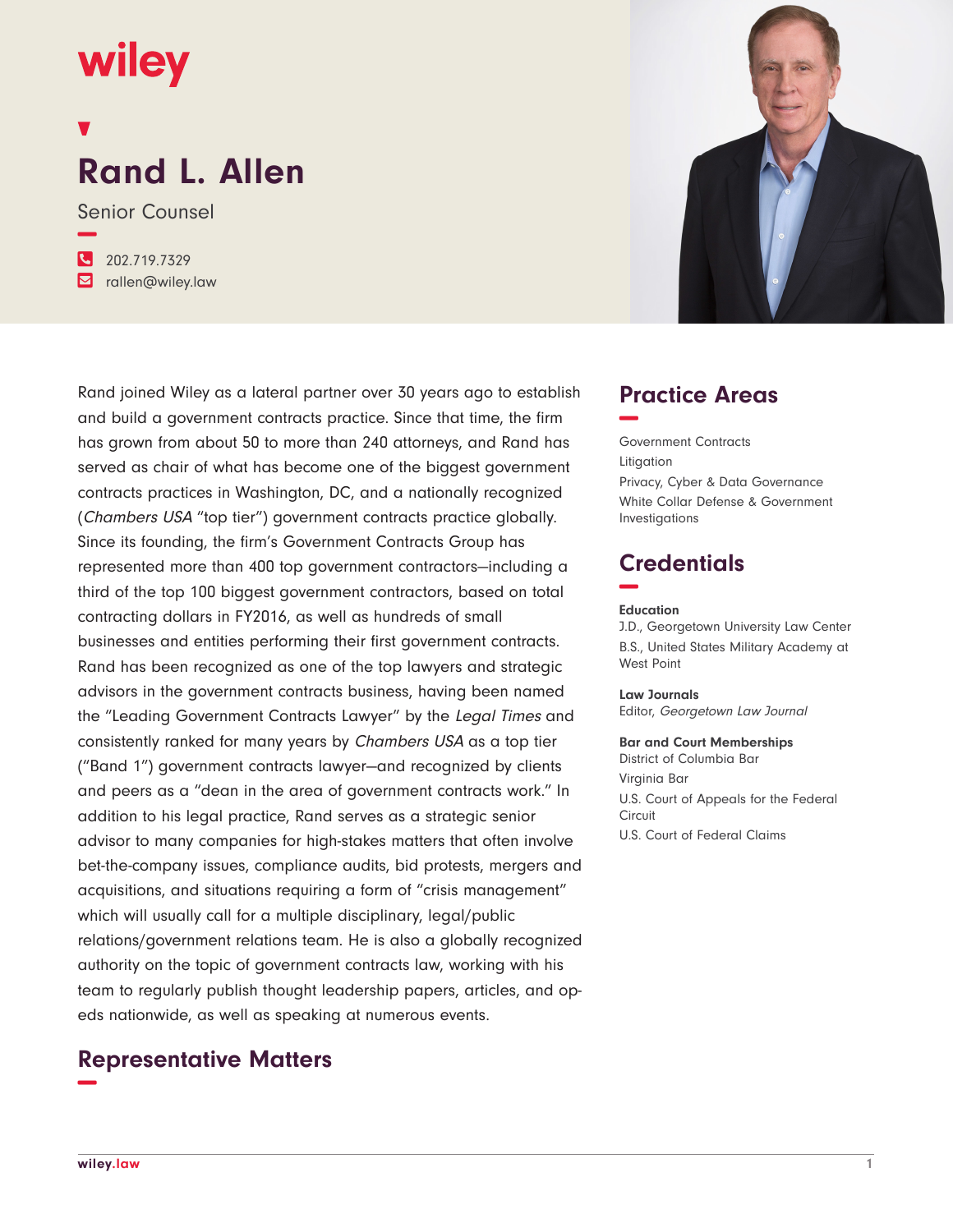- Represented The Boeing Company in its successful protest and ultimate award of the \$35 billion Air Force tanker contract.
- Represented a leading aerospace contractor in successfully resolving termination and related claims valued in excess of \$1 billion.
- Counseled a major IT contractor on contract interpretation and claims under a multi-billion dollar outsourcing contract with the government.
- Frequently serves as lead counsel on high profile suspension/debarment matters involving the Department of Defense (DOD), the General Services Administration (GSA) and other federal agencies.
- Regularly represents clients in their response to government audits and government/internal investigations and "mandatory disclosures" of alleged "procurement fraud" and related False Claims Act litigation.
- Served as lead Government Contracts counsel in Motorola's \$825 million sale of its Integrated Systems Division to General Dynamics and BAE Systems \$2 billion purchase of Lockheed Sanders and other Lockheed units.
- Represents clients in federal and state court civil actions involving prime contractor/subcontractor disputes.

### **Professional Experience −**

- Outside General Counsel for the Professional Services Council (PSC), the national trade association of the government professional and technical services industry
- Member, Advisory Board, Federal Contracts Report

## **Affiliations −**

- American Bar Association (ABA)
	- Chair, Section of Public Contract Law (1999-2000)
- Board of Advisors (Government Contracts), The George Washington University Law School

## **Recognitions −**

- Listed by Chambers USA as one of "America's Leading Lawyers for Business" and in the top tier nationally in Government Contracts (2004-2022)
- Named one of "Washington's Best Lawyers" (2011, 2013) and one of "Washington's Top Lawyers" (2009, 2015, 2017, 2018) by Washingtonian magazine
- Named a Legal Times "Visionary," one of a select group of lawyers whose work "represents the best of Washington law" (2009)